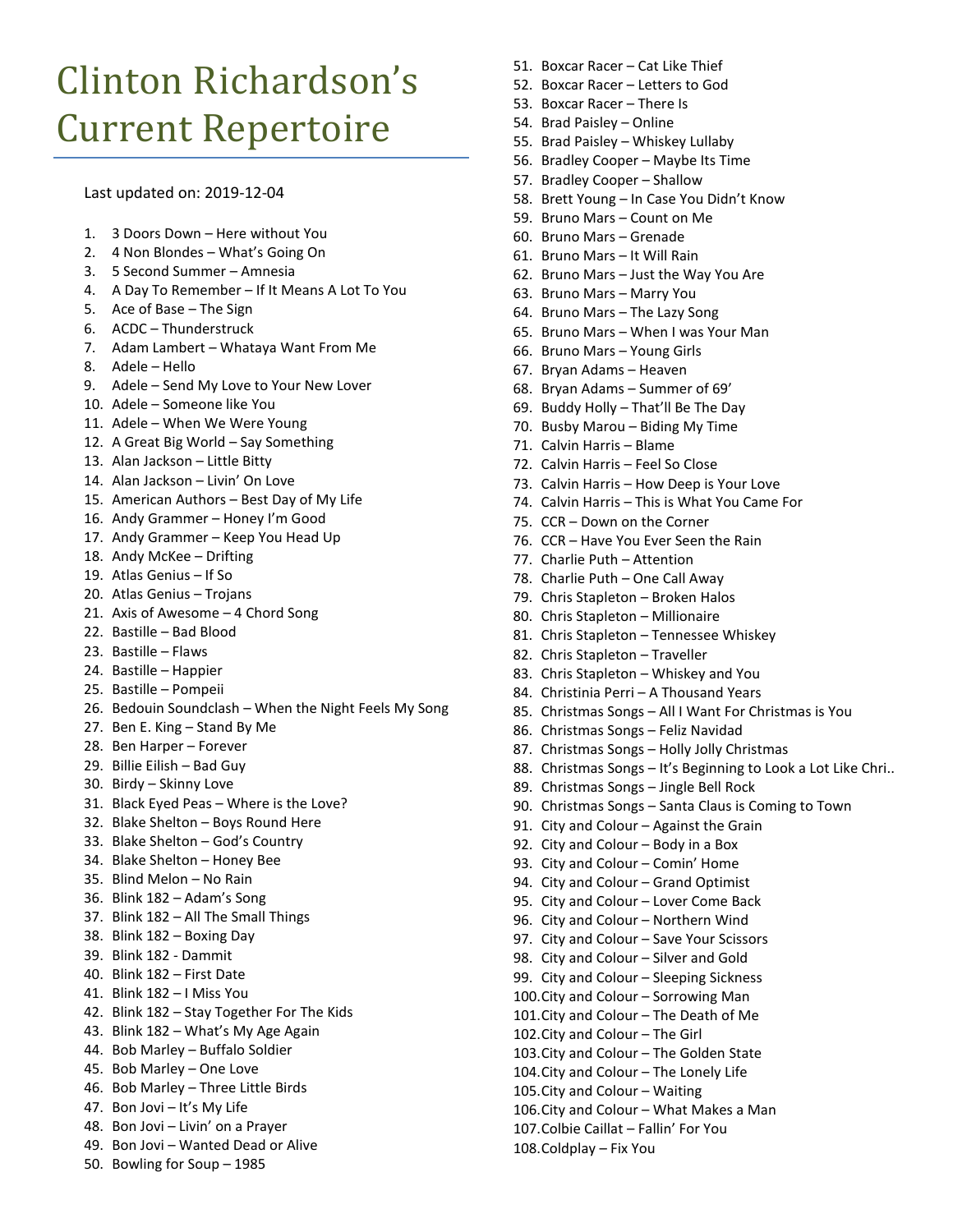109.Coldplay – The Scientist 110.Coldplay – Viva La Vida 111.Coldplay – Yellow 112.Collective Soul – December 113.Cyndi Lauper – Time After Time 114.Dameon Rice – The Blower's Daughter 115.Daniel Powter – Bad Day 116.Dan Mangan – Robots 117.Darius Rucker – Come Back Song 118.David Gray – This Year's Love 119.David Nail – Whatever She's Got 120.Dean Martin – My Rifle My Pony and Me 121.Death Cab for Cutie – I Will Follow You into the Dark 122.Del Shannon – Runaway 123.Disney – How Far I'll Go 124.Disney – I Just Can't Wait To Be King 125.Disney – I'll Make a Man Out of You 126.Disney – Let it Go 127.Disney – You've Got a Friend in Me 128.DNCE – Cake By The Ocean 129.Drake – Hotline Bling 130.Drake – One Dance 131.Ed Sheeran – All of the Stars 132.Ed Sheeran – Autumn Leaves 133.Ed Sheeran – Barcelona 134.Ed Sheeran – Beautiful People 135.Ed Sheeran – Bibia Bi Ye Ye 136.Ed Sheeran – Bloodstream 137.Ed Sheeran – Castle on the Hill 138.Ed Sheeran – Cold Coffee 139.Ed Sheeran - Dive 140.Ed Sheeran – Don't 141.Ed Sheeran - Drunk 142.Ed Sheeran – Even My Dad Soes Sometimes 143.Ed Sheeran – FireFly 144.Ed Sheeran – Galway Girl 145.Ed Sheeran – Give Me Love 146.Ed Sheeran – Gold Rush 147.Ed Sheeran – Happier 148.Ed Sheeran – Hearts Don't Break Around Here 149.Ed Sheeran – How Would You Feel 150.Ed Sheeran – I Don't Care 151.Ed Sheeran – I See Fire 152.Ed Sheeran – I'm a Mess 153.Ed Sheeran – Kiss Me 154.Ed Sheeran – Lay It All On Me 155.Ed Sheeran – Lego House 156.Ed Sheeran – Little Bird 157.Ed Sheeran – Nancy Mulligan 158.Ed Sheeran – New Man 159.Ed Sheeran – Nina 160.Ed Sheeran - One 161.Ed Sheeran – One Night 162.Ed Sheeran – Perfect 163.Ed Sheeran – Photograph 164.Ed Sheeran - Runaway 165.Ed Sheeran – Save Myself 166.Ed Sheeran – Shape Of You

167.Ed Sheeran - She 168.Ed Sheeran – Sing 169.Ed Sheeran – Small Bump 170.Ed Sheeran – Sofa 171.Ed Sheeran – Supermarket Flowers 172.Ed Sheeran – Take it Back 173.Ed Sheeran – Tenerife Sea 174.Ed Sheeran – The A Team 175.Ed Sheeran – The City 176.Ed Sheeran – Thinking Out Loud 177.Ed Sheeran - This 178.Ed Sheeran – U.N.I. 179.Ed Sheeran – Wake Me Up 180.Ed Sheeran – Wayfaring Stranger 181.Ed Sheeran – What Do I Know? 182.Ed Sheeran – You Need Me, I Don't Need You 183.Edwin McCain – I'll Be 184.Ellie Goulding – Love Me Like You Do 185.Elton John – Your Song 186.Elvis Presley – All Shook Up 187.Elvis Presley – Can't Help Falling in Love With You 188.Elvis Presley – Girl of My Best Friend 189.Elvis Presley – Heartbreak Hotel 190.Elvis Presley – Hound Dog 191.Elvis Presley – In The Ghetto 192.Elvis Presley – Love Me Tender 193.Enrique Iglesias – Hero 194.Eric Clapton – Layla 195.Eric Clapton – Wonderful Tonight 196.Feist – 1234 197.Fifth Harmony – Work From Home 198.Finger Eleven – One Thing 199.Fleetwood Mac – Don't Stop 200.Florida Georgia Line – Cruise 201.Florida Georgia Line – Meant to Be (Ft. Beba Rexha) 202.Florida Georgia Line – This is How We Roll 203.Foo Fighters – Everlong 204.Foo Fighters – Times Like These 205.Foster the People – Pumped Up Kicks 206.Foster the People – Comin' of Age 207.Fountains of Wayne – Stacys Mom 208.Garth Brooks – Ain't Goin' Down Til' the Sun Comes Up 209.Garth Brooks – If Tomorrow Never Comes 210.Garth Brooks – Friends in Low Places 211.Garth Brooks – Papa Loved Mama 212.Garth Brooks – Rodeo 213.Garth Brooks – She's Every Woman 214.Garth Brooks – Standing Outside the Fire 215.Garth Brooks – That Summer 216.Garth Brooks – The Dance 217.Garth Brooks – The River 218.Garth Brooks – The Thunder Rolls 219.Garth Brooks – Unanswered Prayers 220.Garth Brooks – We Shall Be Free 221.Garth Brooks – Wrapped Up in You 222.Gavin Degraw – I Don`t Wanna Be 223.Gavin Degraw – Not Over You 224.George Erza – Budapest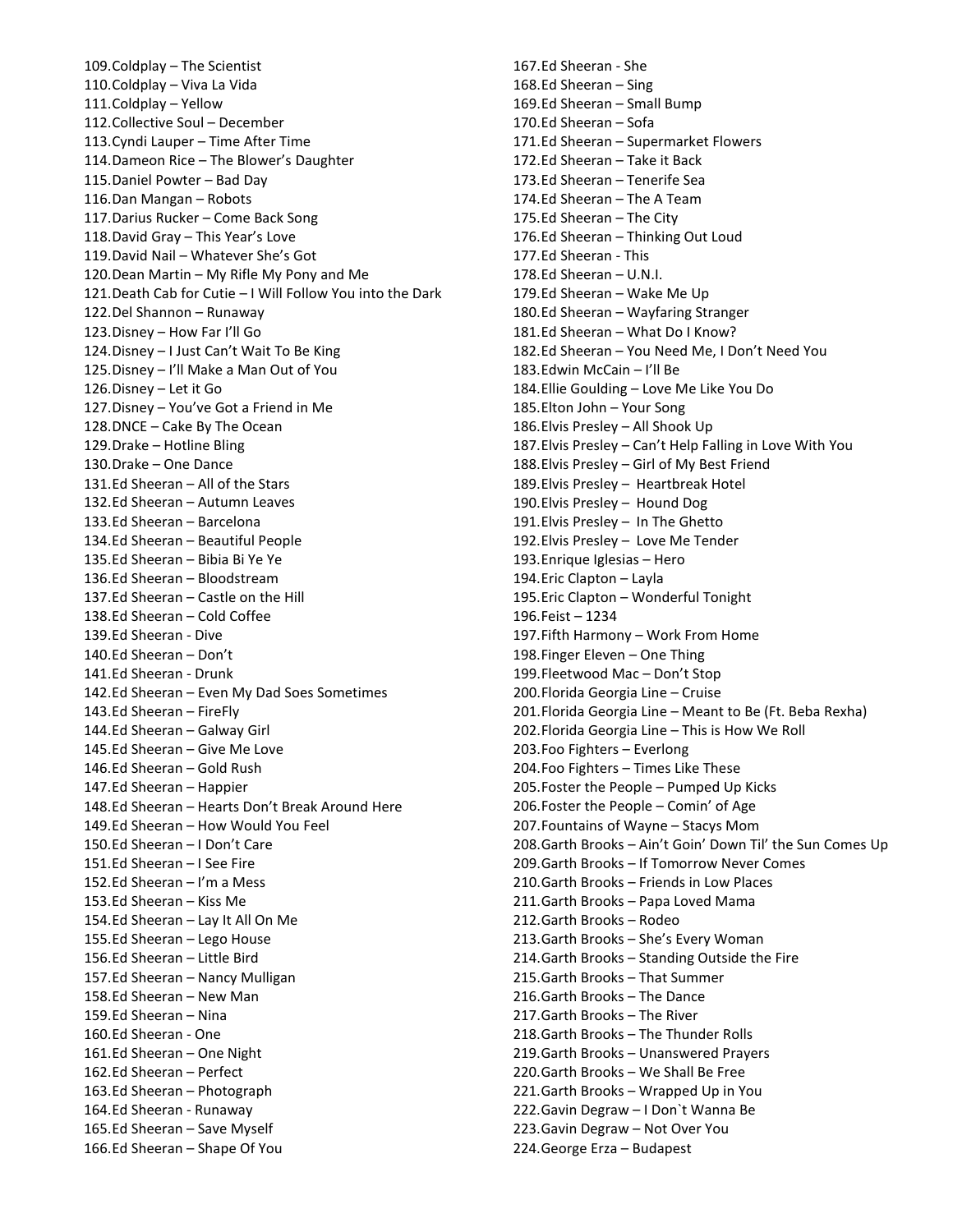225.George Harrison – I've Got My Mind Set on You 226.George Strait – Check Yes or No 227.Glenn Morrison – Goodbye 228.Goo Goo Dolls – Acoustic #3 229.Goo Goo Dolls – Come To Me 230.Goo Goo Dolls – Iris 231.Goo Goo Dolls – Name 232.Goo Goo Dolls – Slide 233.Goo Goo Dolls – Sympathy 234.Gordon Lightfoot – Carefree Highway 235.Gordon Lightfoot – Sundown 236.Green Day – Minority 237.Green Day – Time of Your Life 238.Green Day – Warning 239.Green Day – When I Come Around 240.Half Moon Run – Call Me in the Afternoon 241.Half Moon Run – Devil May Care 242.Half Moon Run – Full Circle 243.Half Moon Run – Hands in the Garden 244.Half Moon Run – I Can't Figure Out What's Going On 245.Half Moon Run – Need It 246.Half Moon Run – Unofferable 247.Halsey – Without Me 248.Hank Williams – Hey Good Lookin' 249.Hank Williams – Move it on Over 250.Heartland – I Loved Her First 251.Hedley – Kiss you Inside Out 252.Hinder – Lips of an Angel 253.Howie Day – Collide 254.Hozier – Take Me To Church 255.Hunter Hayes – I Want Crazy 256.Hunter Hayes – Wanted 257.Imagine Dragons – Demons 258.Imagine Dragons – Radioactive 259.Imagine Dragons – Whatever It Takes 260.Ingrid Michaelson –The Way I Am 261.Israel Kamakawiwo'ole – Somewhere Over the Rainbow 262.Jack Johnson – Banana Pancakes 263.Jack Johnson – Better Together 264.Jack Johnson – Do You Remember 265.Jack Johnson – Good People 266.Jack Johnson – I Got You 267.Jack Johnson – Sitting, Waiting, Wishing 268.James Arthur – Say You Won't Let Go 269.James Bay – Hold Back the River 270.James Bay – If You Ever Want To Be In Love 271.James Bay – Let It Go 272.James Bay – Move Together 273.James Bay – Need the Sun to Break 274.James Bay – When We Were On Fire 275.James Blunt – Bonfire Heart 276.James Blunt – You're Beautiful 277.Jason Aldean – Burnin' It Down 278.Jason Aldean – Dirt Road Anthem 279.Jason Derulo – Don't Wanna Go Home 280.Jason Derulo – In My Head 281.Jason Derulo – It Girl 282.Jason Derulo – Marry Me

283.Jason Derulo – Talk Dirty 284.Jason Derulo – Trumpets 285.Jason Derulo – Want To Want Me 286.Jason Derulo – Whatcha Say 287.Jason Mraz – Best Friend 288.Jason Mraz – I Won't Give Up 289.Jason Mraz – I'm Yours 290.Jason Mraz – Lucky 291.Jet – Are You Gonna Be My Girl 292.Joe Nichols – Gimme That Girl 293.John Denver – Take Me Home Country Roads 294.John Legend – All of Me 295.John Lennon – Imagine 296.John Mayer – Free Fallin' 297.John Mayer – Stop this Train 298.John Mayer – Waiting on the World to Change 299.John Mayer – Wildfire 300.John Mayer – Your Body is a Wonderland 301.John Mayer - XO 302.Johnny Cash - Hurt 303.Johnny Cash – Folsom Prison Blues 304.Johnny Cash – I've Been Everywhere 305.Johnny Cash – Ring Of Fire 306.Jonas Brothers – Sucker 307.Journey – Don't Stop Believing 308.Justin Bieber – Baby 309.Justin Bieber – Boyfriend 310.Justin Bieber – Love Yourself 311.Justin Bieber – Mistletoe 312.Justin Bieber – Sorry 313.Justin Bieber – What Do You Mean? 314.Justin Timberlake – Can't Stop The Feeling 315.Justin Timberlake – LoveStoned 316.Justin Timberlake – Say Something 317.Justin Timberlake – SexyBack 318.Justin Timberlake – Suit & Tie 319.Justin Timberlke – What Goes Around Comes Around 320.Kane Brown – Good As You 321.Kane Brown – Heaven 322.Katy Perry – California Gurls 323.Ketih Urban – Better Life 324.Keith Urban – Cop Car 325.Keith Urban – Days Go By 326.Keith Urban – John Cougar, John Deer, John 3:16 327.Keith Urban – Kiss A Girl 328.Keith Urban – Little Bit of Everything 329.Keith Urban – Long Hot Summer 330.Keith Urban – Making Memories of Us 331.Keith Urban – Only You Can Love Me This Way 332.Keith Urban – Somebody Like You 333.Keith Urban – Somewhere in My Car 334.Keith Urban – Stupid Boy 335.Kenny Chesney – American Kids 336.Kenny Chesney – Out Last Night 337.Kenny Chesney – Somewhere With You 338.Khalid – Better 339.Khalid – Silence 340.Khalid – Young Dumb and Broke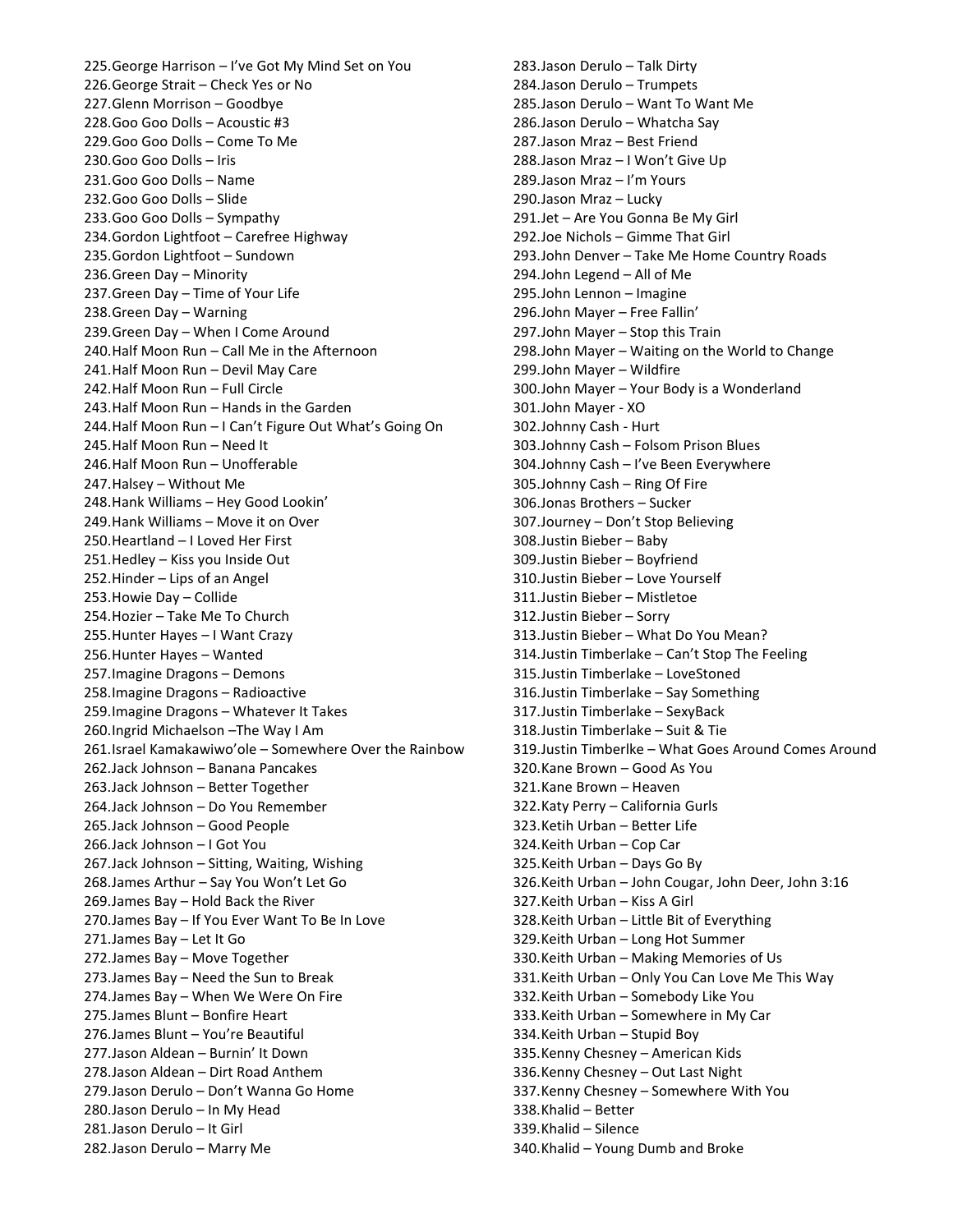341.Kings of Leon – Use Somebody 342.Kris Allen – Live like We're Dying 343.Lady Antebellum – Just a Kiss 344.Lady Gaga – Always Remember Us This Way 345.Lady Gaga – The Edge of Glory 346.Lauv – I Like Me Better 347.Lee Brice – Rumor 348.Leonard Cohen – Hallelujah 349.Lewis Capaldi – Someone You Loved 350.Lewis Watson – Sink or Swim 351.Liam Payne – Strip That Down 352.Lil Nas X – Old Town Road 353.Linkin Park – In The end 354.Linkin Park – Shadow of the Day 355.Lorde – Royals 356.Lorde - Team 357.Lukas Graham – 7 Years 358.Lukas Graham – Love Someone 359.Luke Bryan – Country Girl Shake It for Me 360.Luke Bryan – Drink A Beer 361.Luke Bryan – I Don't Want This Night To End 362.Luke Bryan – Kick The Dust Up 363.Luke Bryan – Kill The Lights 364.Luke Bryan – Knockin Boots 365.Luke Bryan – Play It Again 366.Luke Bryan – Razor Blade 367.Luke Bryan – Strip It Down 368.Luke Bryan – That's My Kind of Night 369.Luke Combs – Beautiful Crazy 370.Luke Combs – Hurricane 371.Luke Combs – I Got Away With You 372.Luke Combs – Memories Are Made Of 373.Luke Combs – One Number Away 374.Luke Combs – This One's For You 375.Luke Combs – When It Rains It Pours 376.Lynyrd Skynyrd – Sweet Home Alabama 377.Magic! – Don't Kill the Magic 378.Magic! – Lay You Down Easy 379.Magic! – Let Your Hair Down 380.Magic! – Red Dress 381.Magic! – Rude 382.Major Lazer (Justin Bieber) – Cold Water 383.Maroon 5 – Animals 384.Maroon 5 – Girls Like You 385.Maroon 5 – Maps 386.Maroon 5 - Misery 387.Maroon 5 – One More Night 388.Maroon 5 – Payphone 389.Maroon 5 – She Will Be Loved 390.Maroon 5 – Sugar 391.Maroon 5 – This Love 392.Marty Robbins – El Paso 393.Matchbox Twenty – 3AM 394.Matt Nathanson – Come On Get Higher 395.Men at Work – A Land Down Under 396.Meghan Trainor – All About That Bass 397.Meghan Trainor – Dear Future Husband 398.Meghan Trainor – Like I'm Gonna Lose You

399.Michael Bublé – Everything 400.Michael Bublé – Haven't Met You Yet 401.Michael Bublé – Lost 402.Michael Jackson – Billie Jean 403.Michael Jackson – I Want You Back 404.Michael Jackson – Man in the Mirror 405.Michael Jackson – The Way You Make Me Feel 406.Mike Posner – Cooler Than Me 407.Mike Posner – I Took a Pill in Ibiza 408.Milky Chance – Stolen Dance 409.MKTO - Classic 410.Morgan Wallen – Chasing You 411.Morgan Wallen – Had Me By Halftime 412.Morgan Wallen – Little Rain 413.Morgan Wallen – Redneck Love Song 414.Morgan Wallen – The Way I Talk 415.Morgan Wallen – Whiskey Glasses 416.Mumford and Sons – Awake My Soul 417.Mumford and Sons – Below my Feet 418.Mumford and Sons – Dust Bowl Dance 419.Mumford and Sons – Ghosts That We Knew 420.Mumford and Sons – I Will Wait 421.Mumford and Sons – Little Lion Man 422.Mumford and Sons – Lover's Eyes 423.Mumford and Sons – Reminder 424.Mumford and Sons – The Cave 425.Mumford and Sons – Where Are You Now 426.Mumford and Sons – White Blank Page 427.Neil Diamond – Sweet Caroline 428.Neil Young – Cowgirl in the Sand 429.Neil Young – Heart of Gold 430.Nial Horan – Slow Hands 431.Nial Horan – This Town 432.Nickelback – Far Away 433.Nickelback – Photograph 434.Nirvana – About a Girl 435.Nirvana – All Apologies 436.Nirvana – Come As You Are 437.Nirvana – Polly 438.Oasis – Don't Go Away 439.Oasis – Don't Look Back in Anger 440.Oasis – She's Electric 441.Oasis – Stop Crying Your Heart Out 442.Oasis – Wonderwall 443.Old Crow Medicine Show – Wagon Wheel 444.Old Dominion – Break Up With Him 445.Old Dominion – Crazy, Sexy, Beautiful 446.Old Dominion – Nowhere Fast 447.Old Dominion – Snapback 448.Old Dominion – Song For Another Time 449.Old Dominion – Till It's Over 450.Old Dominion – Wrong Turns 451.Omi - Cheerleader 452.One Direction – Drag Me Down 453.One Direction – Little Things 454.One Direction – Night Changes 455.One Direction – One Thing 456.One Direction – Story of My Life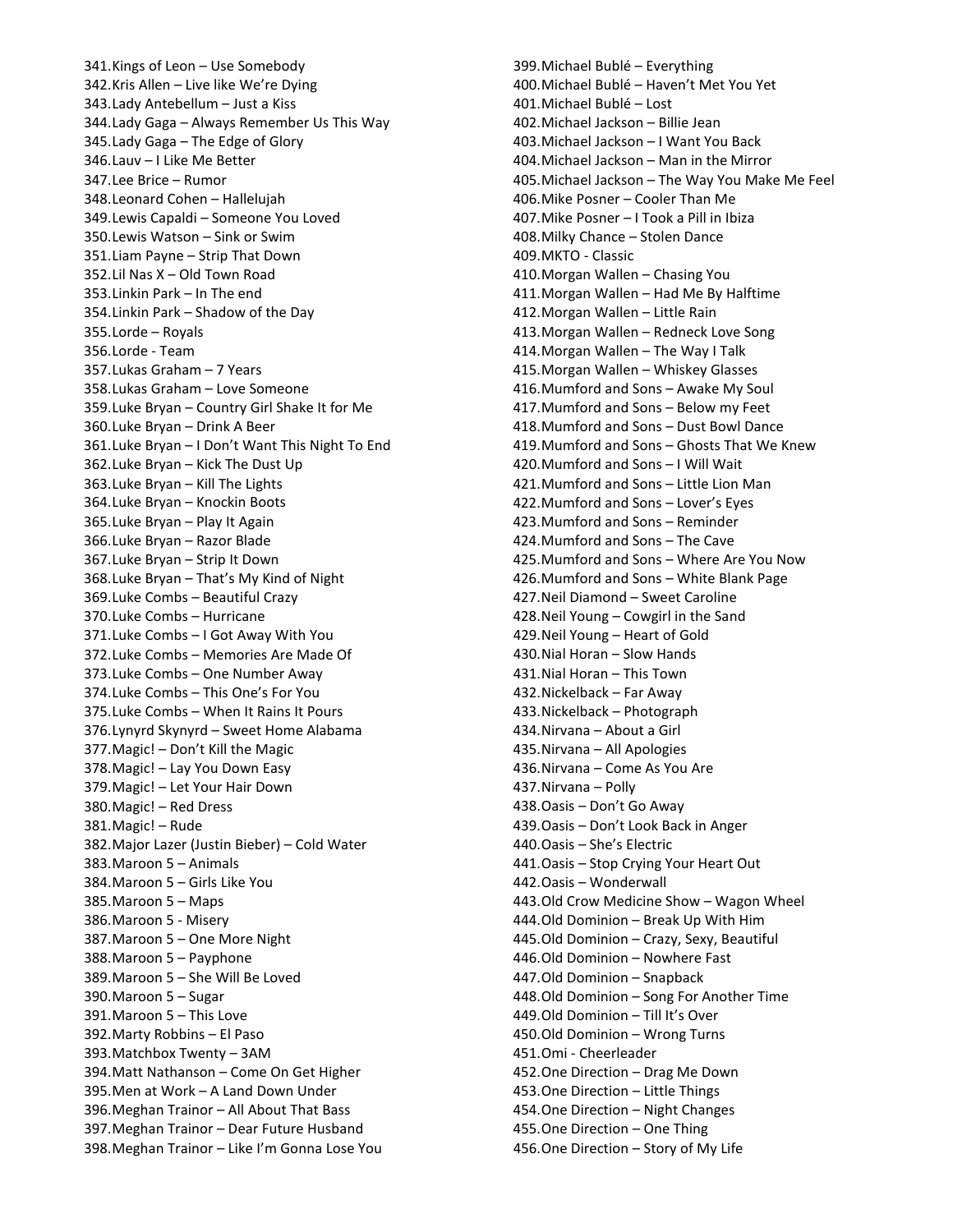457.One Direction – What Makes You Beautiful 458.One Republic – Counting Stars 459.One Republic – Good Life 460.One Republic – Apologize 461.Outkast – Hey Ya 462.Passenger and Ed Sheeran – No Diggidy 463.Passenger – Let Her Go 464.Passenger – Patient Love 465.Paul Simon and Art Garfunkel – Mrs. Robinson 466.Paul Simon and Art Garfunkel – The Boxer 467.Pearl Jam – Last Kiss 468.Pharrell – Happy 469.Phil Collins – In The Air Tonight 470.Phillip Phillips – Gone, Gone, Gone 471.Phillip Phillips – Home 472.Plain White T's - 1234 473.Plain White T's – Hey There Delilah 474.Plain White T's – Rhythm of Love 475.Plain White T's – The Giving Tree 476.Poison – Every Rose has It's Thorn 477.Post Malone – Sunflower 478.Radiohead – Creep 479.Radiohead – High and Dry 480.Radiohead – Karma Police 481.Randy Travis – Deeper Than the Holler 482.Randy Travis – Forever and Ever Amen 483.Rascal Flatts – What Hurts the Most 484.Red Hot Chili Peppers – Otherside 485.Red Hot Chili Peppers – Tell Me Baby 486.REM – Losing My Religion 487.Rhett and Link – Fast Food Folk Song 488.Rhett and Link – Roscoe's Chicken and Waffles 489.Rick Springfield – Jessie's Girl 490.Rihanna – Four Five Seconds 491.Rihanna – Stay 492.Rihanna – We Found Love 493.Rise Against – Hero of War 494.Rise Against – Swing Life Away 495.Ruth B – Lost Boy 496.Said the Whale – Camilo the Magician 497.Sam Hunt – Body Like a Back Road 498.Sam Smith – I'm Not the Only One 499.Sam Smith - Latch 500.Sam Smith – Lay Me Down 501.Sam Smith – Leave Your Lover 502.Sam Smith – Like I Can 503.Sam Smith – Make It To Me 504.Sam Smith – Not in that Way 505.Sam Smith – Stay With Me 506.Safety Suit – Never Stop 507.Sara Bareilles – Choose you 508.Sara Bareilles – King of Anything 509.Sara Bareilles – Love Song 510.Sarah McLachlan – Building a Mystery 511.Seal – Kiss From a Rose 512.Seether – Broken 513.Seether – Fake It 514.Semisonic – Closing Time

515.Serena Ryder – Mary Go Round 516.Serena Ryder – What I Wouldn't Do 517.Shaggy – Angel 518.Shakey Graves – Dearly Departed 519.Shakey Graves – Late July 520.Shakey Graves – Pantzy Waltz 521.Shane Filan – Beautiful in White 522.Shawn Hook – Sound of Your Heart 523.Shawn Mendes – A Little Too Much 524.Shawn Mendes – Aftertaste 525.Shawn Mendes – Air 526.Shawn Mendes – Crazy 527.Shawn Mendes – Honest 528.Shawn Mendes – I Don't Even Know Your Name 529.Shawn Mendes – I Know What You Did Last Summer 530.Shawn Mendes – In My Blood 531.Shawn Mendes – Kid in Love 532.Shawn Mendes – Life of the Party 533.Shawn Mendes – Mercy 534.Shawn Mendes - Nervous 535.Shawn Mendes – Never Be Alone 536.Shawn Mendes – Patience 537.Shawn Mendes – Senorita 538.Shawn Mendes – Something Big 539.Shawn Mendes – Stitches 540.Shawn Mendes – The Weight 541. Shawn Mendes – T here's Nothing Holding Me Back 542.Shawn Mendes – This is What it Takes 543.Shawn Mendes – Three Empty Words 544.Shawn Mendes – Treat You Better 545.Shinedown – Simple Man 546.Sia – Cheap Thrills 547.Smashmouth – All Star 548.Smashmouth – I'm a Believer 549.Steve Miller Band – The Joker 550.Sugar Ray – Fly 551.Survivor – Eye of the Tiger 552.Taio Cruz – Dynamite 553.Tal Bachman – She's So High 554.Taylor Swift – All Too Well 555.Taylor Swift – Bad Blood 556.Taylor Swift – Blank Space 557.Taylor Swift – Everything Has Changed 558.Taylor Swift – I Knew You Were Trouble 559.Taylor Swift – Love Story 560.Taylor Swift - Mean 561.Taylor Swift – Mine 562.Taylor Swift – Our Song 563.Taylor Swift – Red 564.Taylor Swift – Shake it Off 565.Taylor Swift – Stay Stay Stay 566.Taylor Swift – Style 567.Taylor Swift – We Are Never Ever Getting Back Together 568.Taylor Swift – You Belong With Me 569.Taylor Swift – 22 570.Tegan and Sara – Call it off 571.Tenacious D – F Her Gently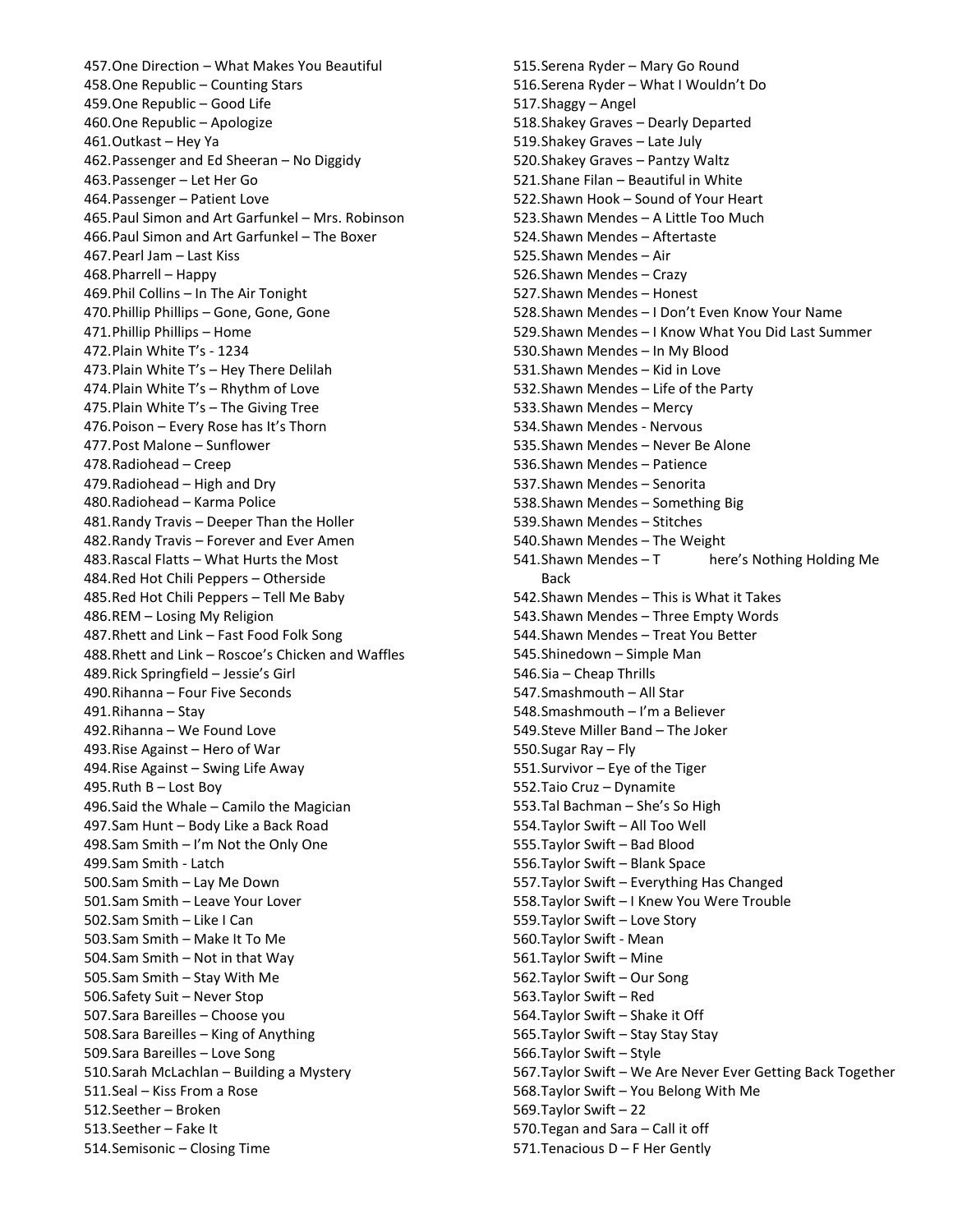572.Tenacious D – Kickapoo 573.Tenacious D – Tribute 574.The Barenaked Ladies – Brian Wilson 575.The Barenaked Ladies – If I Had a Million Dollars 576.The Barenaked Ladies – It's All Been Done 577.The Barenaked Ladies – One Week 578.The Barenaked Ladies – Pinch Me 579.The Beatles – Across the Universe 580.The Beatles – And I Love Her 581.The Beatles – Baby You Can Drive My Car 582.The Beatles – Blackbird 583.The Beatles – Come Together 584.The Beatles – Do You Wanna Know a Secret 585.The Beatles – Eight Days a Week 586.The Beatles – Eleanor Rigby 587.The Beatles – From Me To You 588.The Beatles – Hard Days Night 589.The Beatles – Help 590.The Beatles – Here Comes the Sun 591.The Beatles – Hey Jude 592.The Beatles – I Will 593.The Beatles – I'm A Loser 594.The Beatles – In My Life 595.The Beatles – I've Just Seen a Face 596.The Beatles – Let it Be 597.The Beatles – Love Me Do 598.The Beatles – Norwedian Wood 599.The Beatles – Ticket To Ride 600.The Beatles – Twist and Shout 601.The Beatles – With a Little Help from My Friends 602.The Beatles – Yellow Submarine 603.The Beatles – Yesterday 604.The Bee Gees – To Love Somebody 605.The Cars – My Best Friend's Girl 606.The Chainsmokers – Closer 607.The Eagles – Hotel California 608.The Everly Brothers – All I Have To Do Is Dream 609.The Fray – How to Save a Life 610.The Fray – Look After You 611.The Fray – Never Say Never 612.The Head and the Heart – Lost in My Mind 613.The Last Goodnight – Pictures of You 614.The Lumineers - Angela 615.The Lumineers – Classy Girls 616.The Lumineers - Cleopatra 617.The Lumineers – Dead Sea 618.The Lumineers – Don't Wanna Go 619.The Lumineers – Elouise 620.The Lumineers – Falling 621.The Lumineers – Flapper Girl 622.The Lumineers – Flowers in Your Hair 623.The Lumineers – Gale Song 624.The Lumineers – Ho Hey 625.The Lumineers – In The Light 626.The Lumineers – Ophelia 627.The Lumineers – Sleep on the Floor 628.The Lumineers – Slow it Down 629.The Lumineers – Stubborn Love

630.The Lumineers – Submarines 631.The Maccabees – Toothpaste Kisses 632.The Neighbourhood – Sweater Weather 633.The Offspring – Spare Me the Details 634.The Pogues – A Fairytale of New York 635.The Pogues – Dirty Old Town 636.The Proclaimers – 500 Miles 637.The Script – Breakeven 638.The Script – Hall of Fame 639.The Script – The Man Who Can't Be Moved 640.The Tragically Hip – Ahead by a Century 641.The Weeknd – Can't Feel My Face 642.The Weeknd – Earned It 643.The Weeknd – The Hills 644.The White Stripes – We Are Going to Be Friends 645.The White Stripes – Seven Nation Army 646.Third Eye Blind – How's it Going to Be 647.Third Eye Blind – Jumper 648.Thomas Rhett – Craving 649.Thomas Rhett – Die A Happy Man 650.Thomas Rhett – Marry Me 651.Thomas Rhett – Sixteen 652.Thomas Rhett – Star of the Show 653.Thomas Rhett – Unforgetable 654.Tim McGraw – Highway Don't Care 655.Tim McGraw – Humble and Kind 656.Toby Keith – Red Solo Cup 657.Tommy Tutone – 867-5309/Jenny 658.Tom Petty & the Heartbreakers – Breakdown 659.Tom Petty & the Heartbreakers – California 660.Tom Petty & the Heartbreakers – Learning To Fly 661.Tom Petty & the Heartbreakers – Listen to Her Heart 662.Tom Petty & the Heartbreakers – Mary Jane's Last Dance 663.Tom Petty & the Heartbreakers – Refugee 664.Tom Petty & the Heartbreakers – The Waiting 665.Tom Petty & the Heartbreakers – Walls 666.Tom Petty & the Heartbreakers – Won't Back Down 667.Tom Petty & the Heartbreakers – Yer So Bad 668.Tom Petty & the Heartbreakers – You Don't Know How it Feels 669.Tracy Chapman – Fast Car 670.Tracy Chapman – For My Lover 671.Tracy Chapman – Talkin' About a Revolution 672.Train – Don't Grow Up So Fast 673.Train – Drive By 674.Train – Drops of Jupiter 675.Train – Hey Soul Sister 676.Train – Marry Me 677.Travie McCoy – Billionaire 678.Trooper – We're Here For a Good Time 679.Twenty One Pilots – Ride 680.Twenty One Pilots – Stressed Out 681.Tyler Shaw – House of Cards 682.Tyler Shaw – Kiss Goodnight 683.U2 – Beautiful Day 684.U2 – I Still Haven't Found What I'm Looking For 685.U2 – One